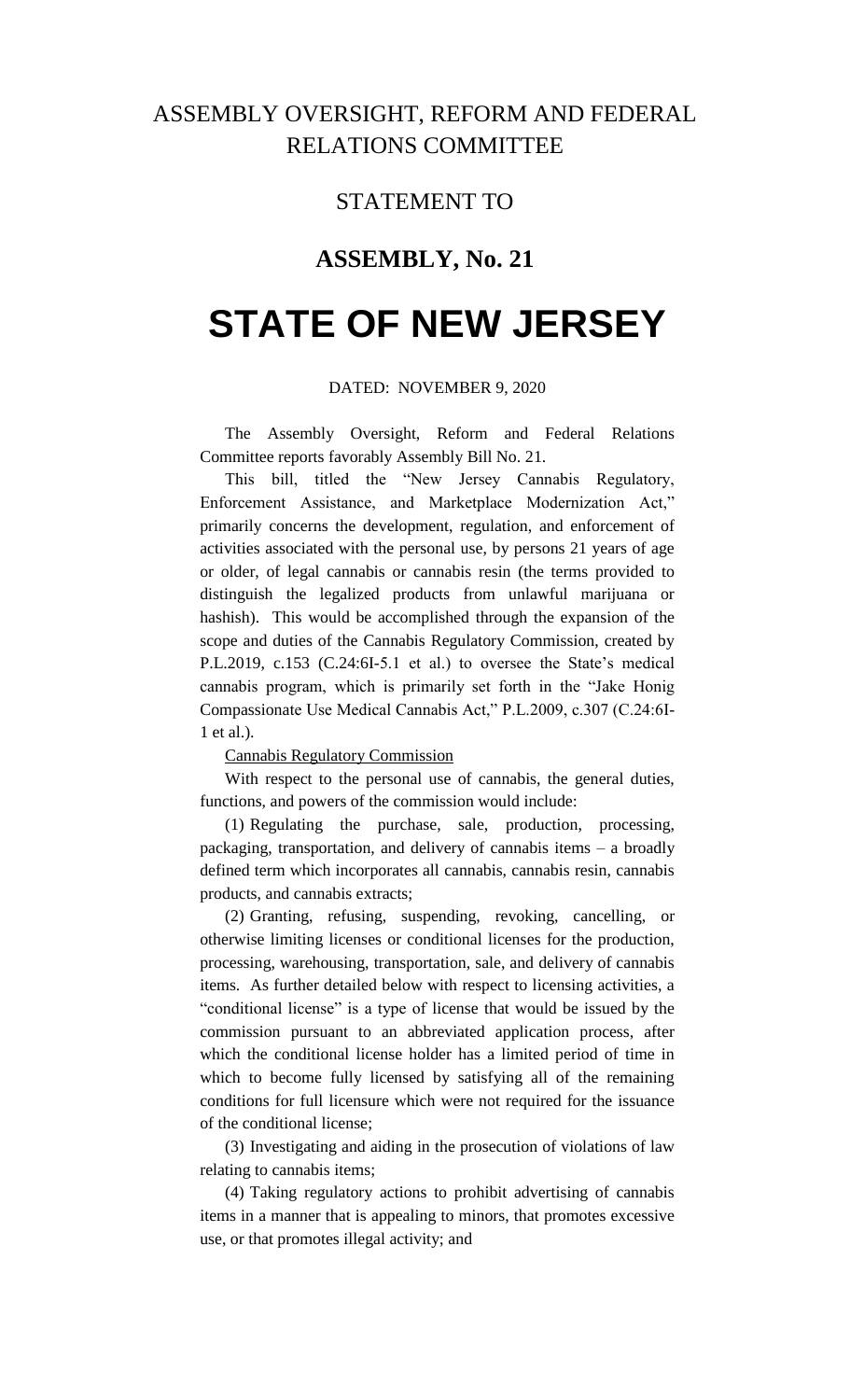(5) Regulating the use of cannabis items for scientific, pharmaceutical, manufacturing, mechanical, industrial, and other purposes.

The commission's Office of Minority, Disabled Veterans, and Women Medical Cannabis Business Development would be re-titled by removing the reference to "medical," and this office would establish and administer, under the direction of the commission, unified practices and procedures for promoting participation in the lawful operation of personal use cannabis businesses by persons from socially and economically disadvantaged communities, including by prospective and existing minority owned and women's owned businesses, as these terms are defined in section 2 of P.L.1986, c.195 (C.52:27H-21.18), and disabled veterans' businesses as defined in section 2 of P.L.2015, c.116 (C.52:32-31.2), which could be licensed as personal use cannabis growers, processors, wholesalers, distributors, retailers, delivery services, or testing facilities under the bill. These unified practices and procedures would include a business' certification and subsequent recertification at regular intervals as a minority owned or women owned business, or a disabled veterans' business, in accordance with eligibility criteria and a certification application process established by the commission in consultation with the office.

The effectiveness of the office's methods would be measured by whether the office's actions resulted in not less than 30 percent of the total number of cannabis licenses issued by the commission being issued to businesses certified by the office; their effectiveness would be further assessed by considering whether the actions resulted in not less than 15 percent of licenses being issued to certified minority owned businesses, and not less than 15 percent of licenses being issued to certified women's owned and disabled veterans' businesses. The office, in support of these efforts, would conduct advertising and promotional campaigns, as well as sponsor seminars and informational programs, directed toward those persons and prospective and existing certified businesses, which would address personal use cannabis business management, marketing, and other practical business matters.

Ethical and Conflicts-of-Interest Considerations for the Commission, its Employees, and Other Parties

The members of the five-person commission and all commission employees would be subject to ethical and conflicts-of-interest restrictions concerning the regulation of personal use cannabis, addressing activities engaged in prior to, during, and following service with the commission. For instance, a person generally could not be an appointed member or employee of the commission if, during the period commencing three years prior to appointment or employment, the person held any direct or indirect interest in, or any employment by, a holder of or applicant for a personal use cannabis license, unless the person's prior interest would not, in the opinion of the commission,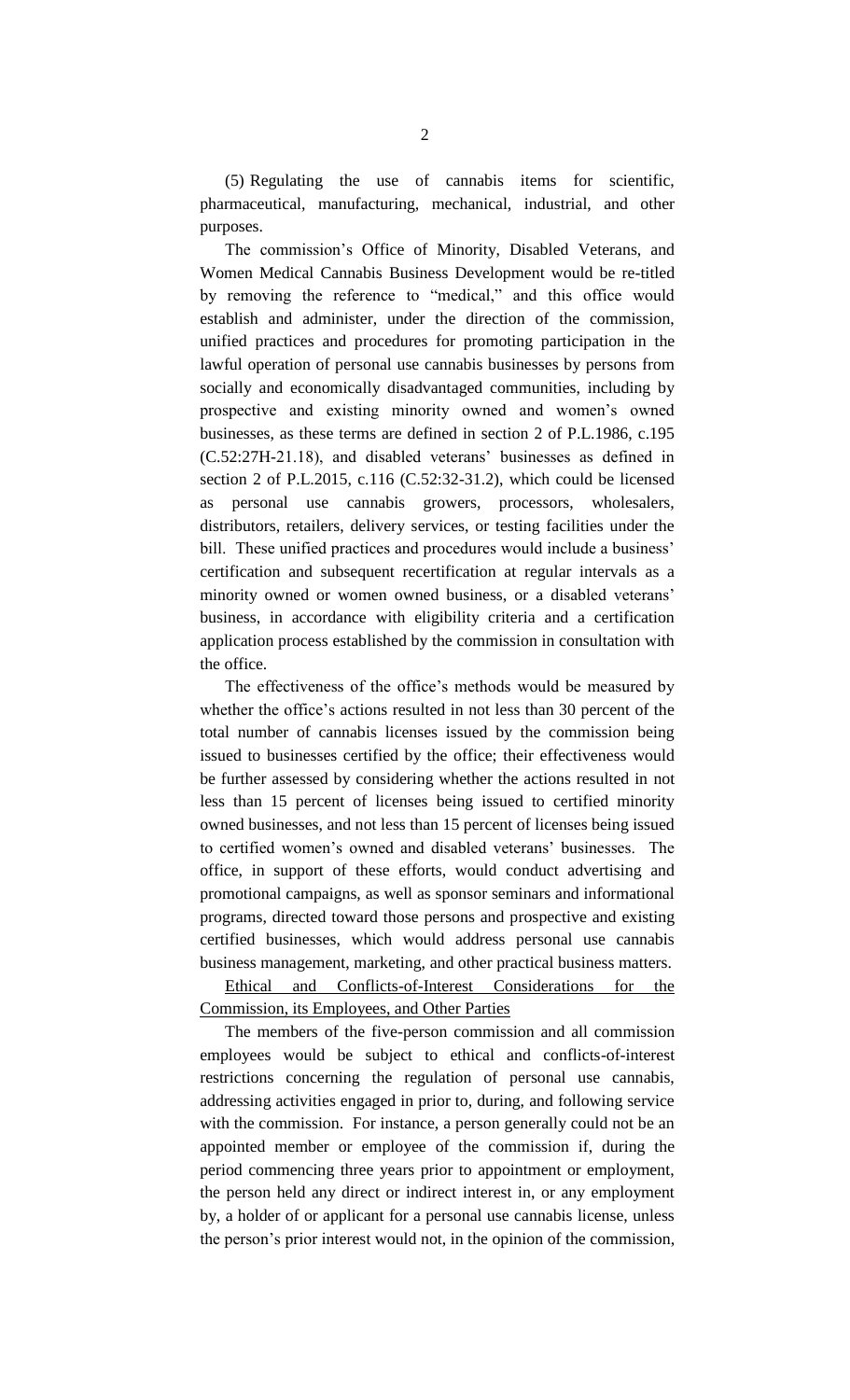interfere with the person's obligations of appointment or employment; and generally, for a period of two years commencing from the date that a member's or employee's service terminates, that former member or employee would not be permitted to hold any direct or indirect interest in, or any employment by, a holder of or applicant for a cannabis license (this two-year post-service restriction would not apply to secretarial or clerical employees).

The bill also expands the "New Jersey Conflicts of Interest Law," P.L.1971, c.182 (C.52:13D-12 et seq.), as well as the scope of the Code of Ethics promulgated by the commission, which applies to all commission members and employees with respect to medical cannabis licensing and other activities, and incorporates similar provisions to address personal use cannabis licensing and other activities. Per the existing law, all members and employees would be prohibited from using any official authority to interfere with or affect the result of an election or nomination for office, coerce or advise any person to contribute anything of value to another person or organization for political purposes, or take active part in any political campaign. For the commission members, the executive director of the commission, and any other employee holding a supervisory or policy-making management position, the law also provides a prohibition on making any political contributions to candidates or campaigns, as that term is defined in "The New Jersey Campaign Contributions and Expenditures Reporting Act," P.L.1973, c.83 (C.19:44A-1 et seq.).

The "New Jersey Conflicts of Interest Law," P.L.1971, c.182 (C.52:13D-12 et seq.), is also amended to establish restrictions on various State officers or employees, the Governor and full-time professionals employed in the Governor's Office, full-time members of the Judiciary, and various municipal officers in which licensed or permitted personal use cannabis entities are located. These restrictions concern not only their own activities, but the activities of their associated partnerships, firms, or corporations, and their family members in connection with either employment or another interest in, or representation of, current license holders or applicants. The restrictions are similar to the restrictions on these people and businesses under the current law concerning casino and medical cannabis licensees and applicants, and casino-related and medical cannabis activities, and include a general prohibition on employment, representation, appearance for, or negotiation on behalf of, any license holder or applicant in connection with any cause, application, or matter, and these restrictions can carry over into the post-employment or post-service period following the departure of a person from State or local employment or office.

As per existing law, the ethical and conflicts-of-interest restrictions would be enforced by the State Ethics Commission, and any person found to have committed a violation would be subject to a civil penalty of not less than \$500 or more than \$10,000. Additionally, any willful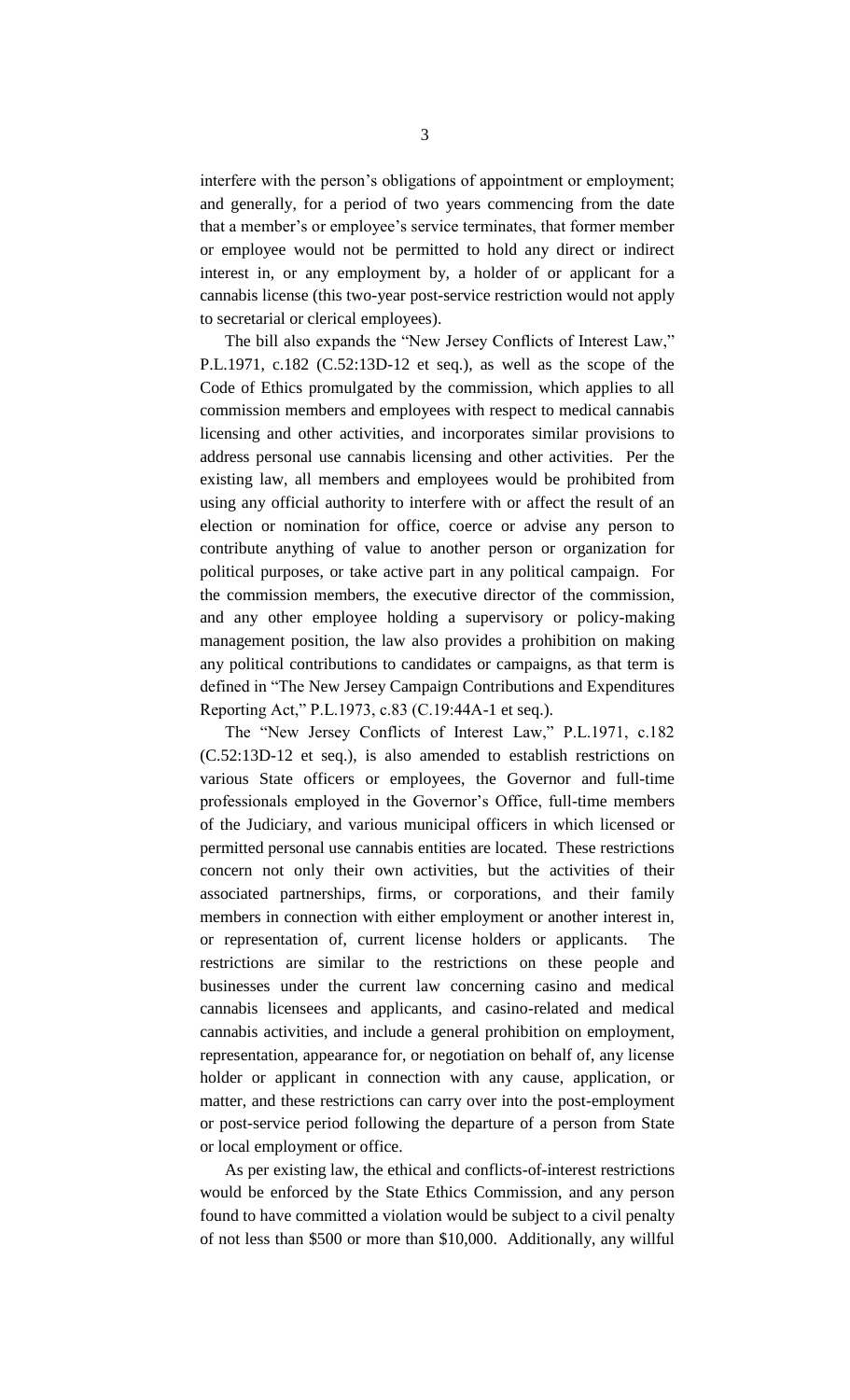violation of the restrictions similar to the restrictions concerning casino and medical cannabis licensees and applicants that are applicable to the above State or municipal elected, appointed, or employed persons, their associated partnerships, firms, or corporations, and their family members, would be considered a disorderly persons offense, punishable by a term of imprisonment of up to six months, a fine of up to \$1,000, or both.

If a license holder or applicant for a license commits a violation involving a commission member or employee with respect to the above described pre-service activities, activities during service, or post-service activities, that license holder or applicant could have their license revoked or suspended, or application denied by the commission.

Licensing of Cannabis Businesses; Updating Certain Medical Cannabis Alternative Treatment Centers' Permitted Operations

The bill would establish six "marketplace" classes of licensed businesses: a Class 1 Cannabis Grower license, for facilities involved in growing and cultivating cannabis; a Class 2 Cannabis Processor license, for facilities involved in the manufacturing, preparation, and packaging of cannabis items; a Class 3 Cannabis Wholesaler license, for facilities involved in obtaining and selling cannabis items for later resale by other licensees; a Class 4 Cannabis Distributor license, for businesses involved in transporting cannabis items in bulk intrastate, from one licensed cannabis establishment to another; a Class 5 Cannabis Retailer license, for locations at which cannabis items and paraphernalia are sold to consumers; and a Class 6 Cannabis Delivery license, for business providing courier services for a licensed cannabis retailer in order to make deliveries of cannabis items and related supplies to a consumer.

Except with respect to an initial period in which the number of cannabis grower licenses would be capped, as further explained below, the commission would determine the maximum number of licenses for each class based upon market demands, and would be authorized to make requests for new license applications as it deemed necessary to meet those demands.

The commission would be responsible for reviewing each application for a full, annual license, or application for a conditional license, intended to be issued and then subsequently replaced with a full license. Applications would be scored and reviewed based upon a point scale with the commission determining the amount of points, the point categories, and system of point distribution by regulation, subject to some required criteria for consideration in the point scale, such as an analysis of an applicant's: operating plan; environmental plan; and safety and security plans. This point system could be adjusted, or a separate point system used for any application for which a conditional license is sought. Further, in ranking applications, in addition to the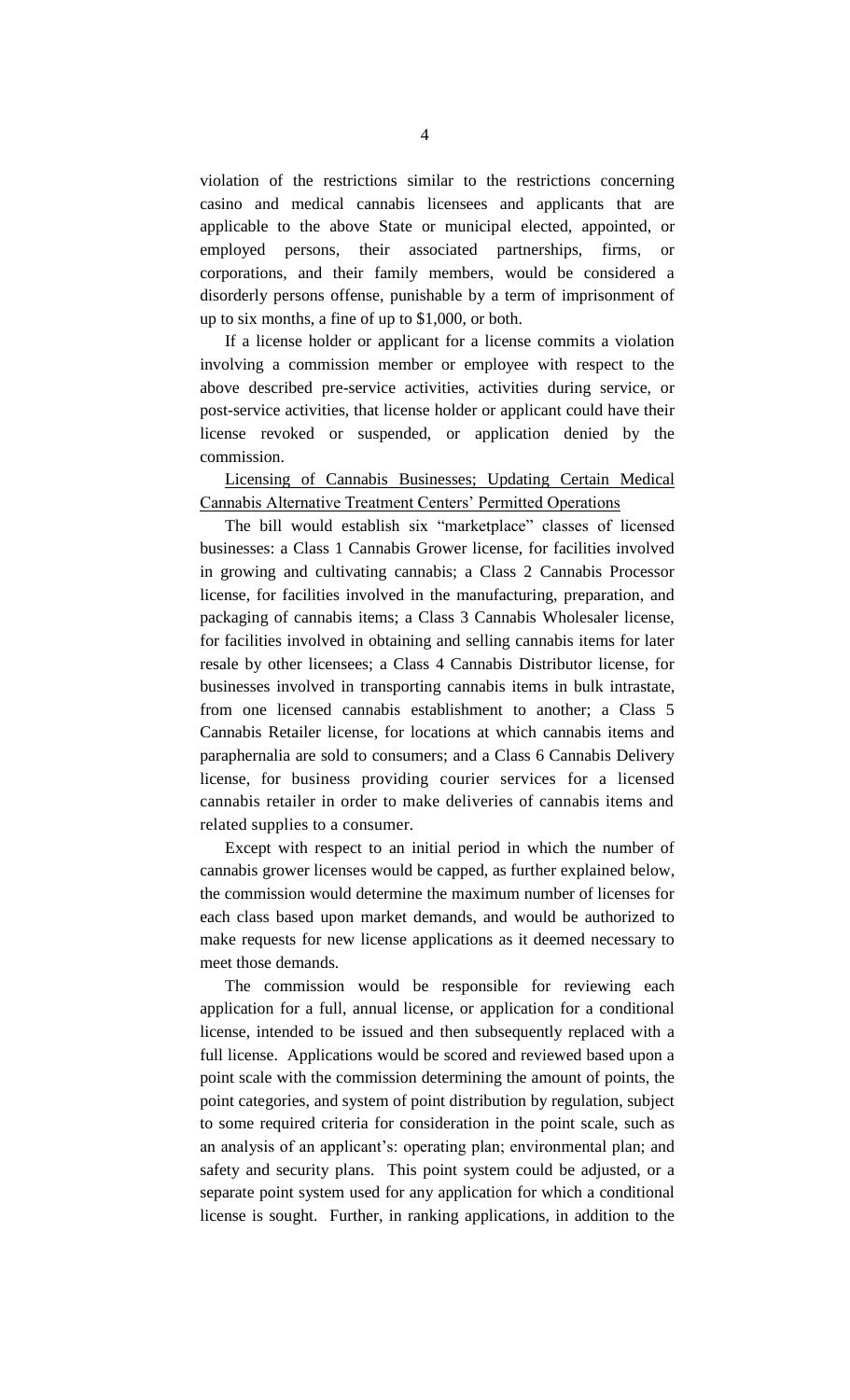awarding of points, the commission would prioritize applications for licensure using two other factors.

One prioritizing factor would be based on "impact zones," which are identified under the bill as any municipality that: (1) has a population of 120,000 or more according to the most recently compiled federal decennial census as of the bill taking effect; or (2) ranks in the top 40 percent of municipalities in the State for small amount marijuana possession arrests in the calendar year next preceding the bill taking effect; has a crime index total of 825 or higher based upon the indexes listed in the most recently issued annual Uniform Crime Report by the Division of State Police, as of the bill taking effect; and has an annual average unemployment rate that ranks in the top 15 percent of all municipalities in the State in the calendar year next preceding the bill taking effect. Concerning applications involving impact zones, the commission would not only prioritize applications for at least two licensed businesses in such zones, but would also prioritize applications: that included a person who is a current resident of an impact zone and had resided therein for three or more consecutive years at the time of making the application (to the extent possible the commission would grant at least 25 percent of the total licenses issued, regardless of license class and location of the business, to such applicants); or that included a plan to employ 25 percent of employees who reside in an impact zone.

The second prioritization would be based upon a point system used to rank applications, which gave higher rankings to an applicant which included an in-State resident of at least five years who was a "significantly involved person," being someone who holds at least a five percent investment interest or is a member of a group who holds at least a 20 percent investment interest and would have authority to make controlling decisions about the cannabis business, or an applicant that met one of the following conditions for its labor environment: being a party to a collective bargaining agreement with a labor organization that currently represents, or is actively seeking to represent, cannabis workers in New Jersey; being a party to a collective bargaining agreement with a labor organization that currently represents cannabis workers in another state; submitting an attestation affirming that the applicant will use best efforts to utilize building trades labor organizations in the construction or retrofit of the facilities associated with the cannabis establishment or distributor; or submitting an attestation affirming that they have a project labor agreement, or will utilize a project labor agreement, which is a form of pre-hire collective bargaining agreement covering terms and conditions, including labor issues and worker grievances, associated with any applicable project.

When processing applications, the commission would also incorporate the licensing efforts developed by the Office of Minority, Disabled Veterans, and Women Cannabis Business Development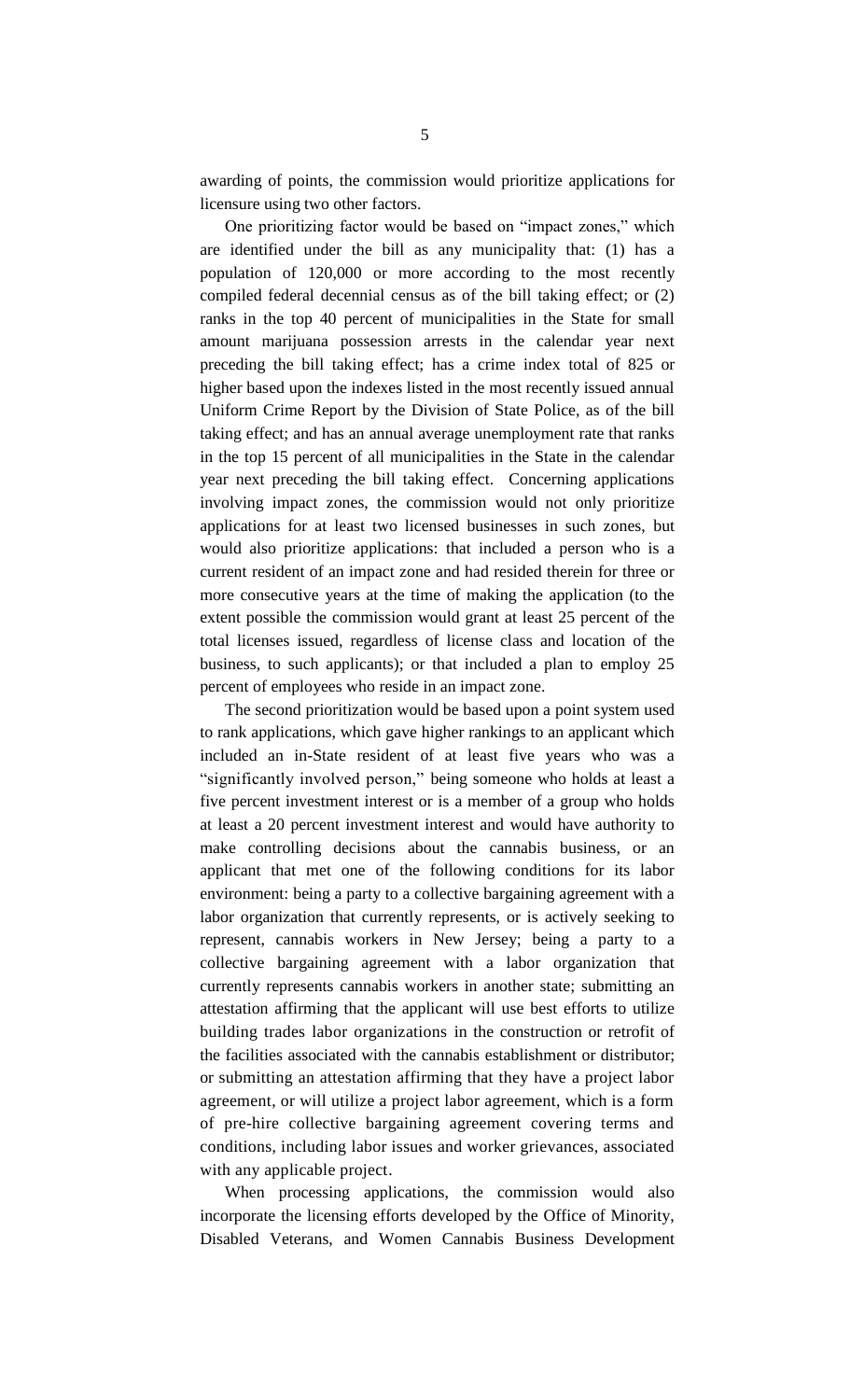designed to promote the formulation and participation in the lawful operation of cannabis businesses by persons from socially and economically disadvantaged communities.

In accordance with the bill, at least 35 percent of the total licenses issued for each class would be conditional licenses. Either a full license or conditional license would only be issued for applications which presented an ownership structure that included an in-State resident of at least two years who was a "significantly involved person." Another requirement, applicable only to a conditional license, would be that the significantly involved person and any other person with a financial interest who also has decision making authority for a proposed cannabis business could only have, for the immediately preceding taxable year, an adjusted gross income of no more than \$200,000 or no more than \$400,000 if filing jointly with another. For purposes of calculating the 35 percent figure for conditional licenses, the figure would include any conditional license issued to an applicant that was subsequently replaced with a full, annual license (which process is further detailed below).

Additionally, at least 10 percent of the total licenses issued for each license class, and at least 25 percent of the overall total number of licenses issued would be designated for and only issued to "microbusinesses." A microbusiness is described in the bill as employing no more than 10 employees, and: possessing no more than 1,000 cannabis plants each month, except that a cannabis distributor's possession of cannabis plants for transportation would not be subject to this limit; operating an establishment occupying an area of no more than 2,500 square feet, and in the case of a cannabis grower, growing on an area no more than 2,500 square feet measured on a horizontal plane and growing above that plane not higher than 24 feet; in the case of a cannabis processor, acquiring and processing no more than 1,000 pounds of cannabis in dried form each month; in the case of a cannabis wholesaler, acquiring for resale no more than 1,000 pounds of cannabis in dried form, or the equivalent amount in any other form, or any combination thereof, each month; and in the case of a cannabis retailer, acquiring for retail sale no more than 1,000 pounds of cannabis in dried form, or the equivalent amount in any other form, or any combination thereof, each month. For this subset of the five classes of cannabis businesses, 100 percent of the ownership would have to involve New Jersey residents who have resided in the State for at least two years.

The minimum 10 percent per class, and 25 percent overall, of microbusiness-designated licenses issued would include the number of conditional licenses issued for each class, as these two categories are not considered mutually exclusive of one another.

The commission would require that an applicant for licensure, other than an applicant seeking to operate a microbusiness of any class or seeking a conditional license, submit an attestation signed by a bona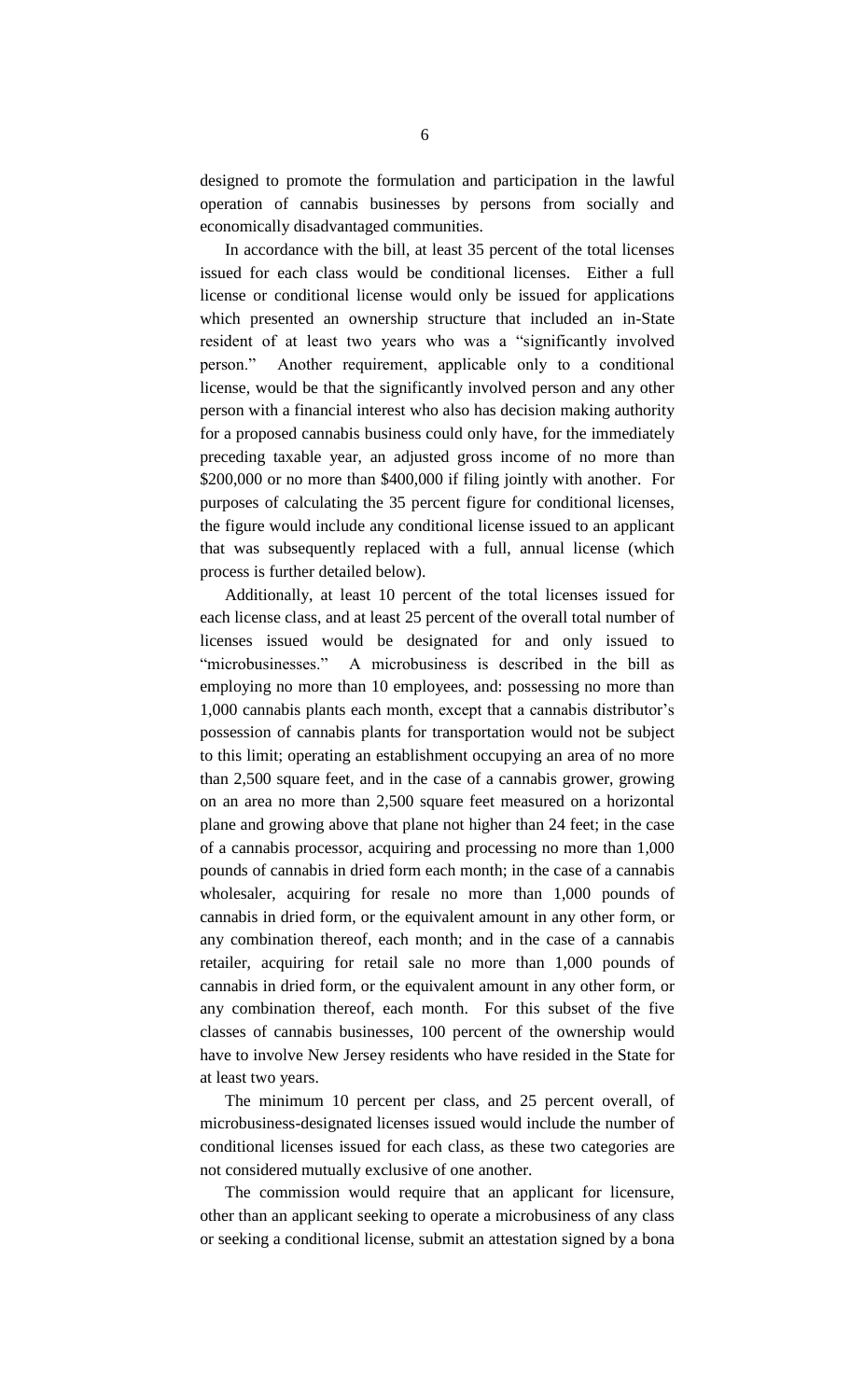fide labor organization stating that the applicant entered into a labor peace agreement with such bona fide organization. The maintenance of an agreement would be an ongoing material condition of a full, annual license, unless the business was a microbusiness. Submission of proof of an agreement from an applicant originally issued a conditional license would be a requirement for final approval granting full licensure. As an additional labor requirement, failure to enter, or to make a good faith effort to enter, into a collective bargaining agreement within 200 days of the opening of a cannabis business would result in the suspension or revocation of a license.

Any applicant for a license or conditional license would have to provide proof for each person with any investment interest as being 21 years of age or older, and each of the following persons associated with the cannabis business for which licensure is sought would be subject to a criminal history record background check: any owner, other than an owner who holds less than a five percent investment interest or who is a member of a group that holds less than a 20 percent investment interest, and who has no authority for making controlling business decisions; any director; any officer; and any employee. With respect to qualification or disqualification for licensure based on the background check, the commission would be prohibited from considering any convictions for an offense that occurred prior to the bill's effective date involving the manufacturing, distribution or possession with intent to distribute, less than five pounds of marijuana or less than one pound of hashish, or simple possession of any amount of marijuana or hashish, whether convicted under the laws of this or another state, or under federal law, or any other prior conviction, unless less than five years have passed since convicted, or since completing probation, parole, or a term of imprisonment, and the conviction involved fraud, deceit, embezzlement, employing a minor in a drug distribution scheme, or some other conviction "substantially related to the qualifications, functions, or duties for which the license is required," as determined by the commission. Such a conviction would not be an automatic disqualifier, as the commission would still have the authority to issue a license or conditional license to an applicant which included a person with a "substantially related" conviction, after examining the nature of the offense associated with the conviction, the circumstances at the time of committing the offense, and evidence of rehabilitation since conviction.

With respect to the application for a full license, the commission would complete its review for license approval or denial within 90 days of the submission of the application, unless the commission determined that more time is required. If approved, a license would be issued by the commission not later than 30 days after it gave notice of the approval, unless the applicant was subsequently found to not be in compliance with relevant regulations or local regulating ordinances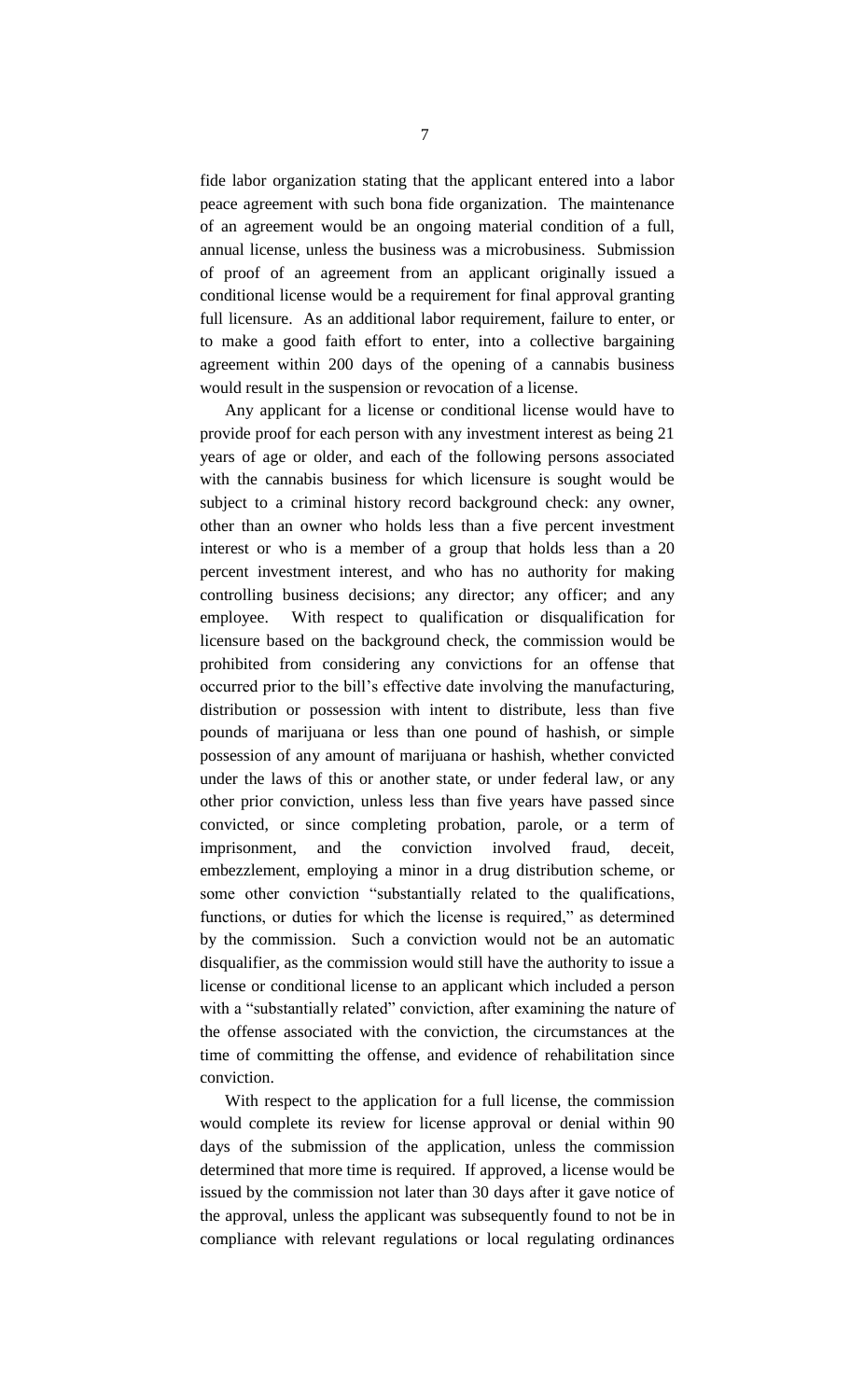applicable to the applicant's business operations. An issued license would expire after one year, but could be renewed following submission of a new application, in which the applicant would detail aspects of the cannabis licensee's operations and on-going compliance measures as part of the renewal process.

With respect to the application for a conditional license, the commission would complete an expedited review for approval or denial within 30 days, unless the commission determined that more time is required. If approved, a conditional license would be issued by the commission not later than 30 days after it gave notice of the approval, unless the applicant was subsequently found to not be in compliance with relevant regulations or local regulating ordinances applicable to conditionally licensed operations. The applicant would not need to be in compliance with every aspect of the regulatory requirements expected for full licensure in order to obtain a conditional license, but would need to provide sufficient plans for actions to be taken to eventually achieve compliance for full licensure. During a 120-day period following issuance of the conditional license, which period could be extended for an additional period of up to 45 days at the discretion of the commission, if it determined that the conditional licensee was in compliance with all plans and other measures necessary to achieve full licensure, it would replace the conditional license with a full, annual license, dated to expire one year from its date of issuance and which could be subsequently renewed; if the conditional licensee was not in compliance as needed for full licensure, the conditional license would automatically expire at the end of the 120-day (or extended) review period.

Additionally, the bill would create a license for cannabis testing facilities, which could test samples of both personal use cannabis and medical cannabis products for compliance with health, safety, and potency standards. The above described licensing efforts developed by the Office of Minority, Disabled Veterans, and Women Cannabis Business Development designed to promote the formulation and participation in the lawful operation of cannabis businesses by persons from socially and economically disadvantaged communities would apply to the licensing of testing facilities. The bill would also permit laboratories newly licensed to test batches of medical cannabis products pursuant to section 25 of P.L.2019, c.153 (C.24:6I-18) to also test personal use cannabis products. Any existing laboratory licensed only to test batches of medical cannabis products would be authorized to test personal use cannabis products under an existing license, if the laboratory certifies to the commission that its facility, and the condition and calibration of any equipment used for testing meet the commission's new accreditation requirements for licensure as a personal use cannabis testing facility.

Finally, concerning any alternative treatment center that was issued a permit prior to the effective date of P.L.2019, c.153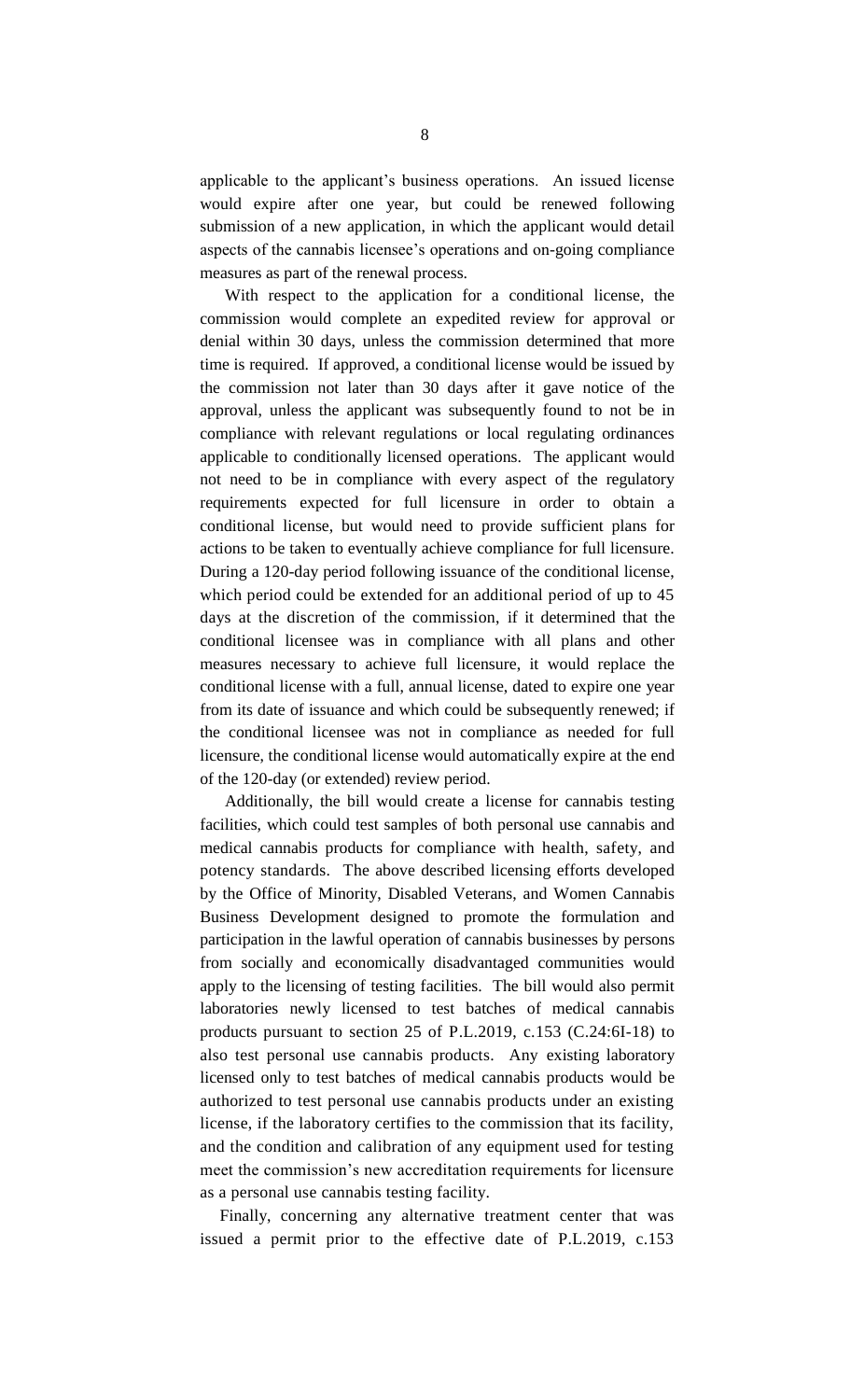(C.24:6I-5.1 et al.), any such center would be permitted to cultivate from up to two physical locations, provided that the alternative treatment center's combined mature cannabis plant grow canopy between both locations does not exceed 150,000 square feet of bloom space or the square footage of canopy permitted under the largest tier in the tiered system adopted by the commission pursuant to paragraph (2) of subsection b. of section 21 of P.L., c. (C.) (pending before the Legislature as this bill).

#### Certification of Cannabis Handlers

In addition to the above described licensing requirements, any individual who performed work for or on behalf of any class of licensee (or conditional licensee) would need to have a valid certification issued by the commission, in order to participate in: the possession, securing, or selling of cannabis items at the licensed premises; the recording of the possession, securing, or selling of cannabis items at that premises; or the transportation of cannabis items to and from licensed establishments, or home delivery of cannabis items and related supplies to a retail consumer. The commission could require that anyone applying for a handler certification successfully complete a one-time course which provides training on checking identification, detecting intoxication, the proper handling of cannabis items, and statutory and regulatory provisions relating to cannabis. A person seeking a certification would also be subject to a criminal history record background check, and subject to the same potential disqualifying standards as applicable to applicants for licenses.

#### Transition to Full Legal Market for Cannabis Items

Within 180 days after the bill is signed into law, or within 45 days of all five members of the commission being duly appointed in accordance with the appointment process set forth in paragraph (2) of subsection b. of section 31 of P.L.2019, c.153 (C.24:6I-24), whichever date is later (at present the initial appoint process is not complete), and after consultation with the Attorney General, State Treasurer, Commissioner of Health, and Commissioner of Banking and Insurance, the commission would, upon filing proper notice with the Office of Administrative Law, and notwithstanding the provisions of the "Administrative Procedure Act," P.L.1968, c.410 (C.52:14B-1 et seq.), immediately adopt rules and regulations it prepared that are necessary and proper to enable it to carry out the commission's duties, functions, and powers with respect to activities associated with the personal use of cannabis or cannabis resin. These initial rules and regulations would be in effect for a period not to exceed one year after the date of filing, and thereafter be adopted, amended, or readopted, and any subsequent rules and regulations adopted, amended, or readopted, in accordance with the "Administrative Procedure Act."

The commission would begin accepting and processing applications for licenses and conditional licenses within 30 days after the commission's initial rules and regulations have been adopted.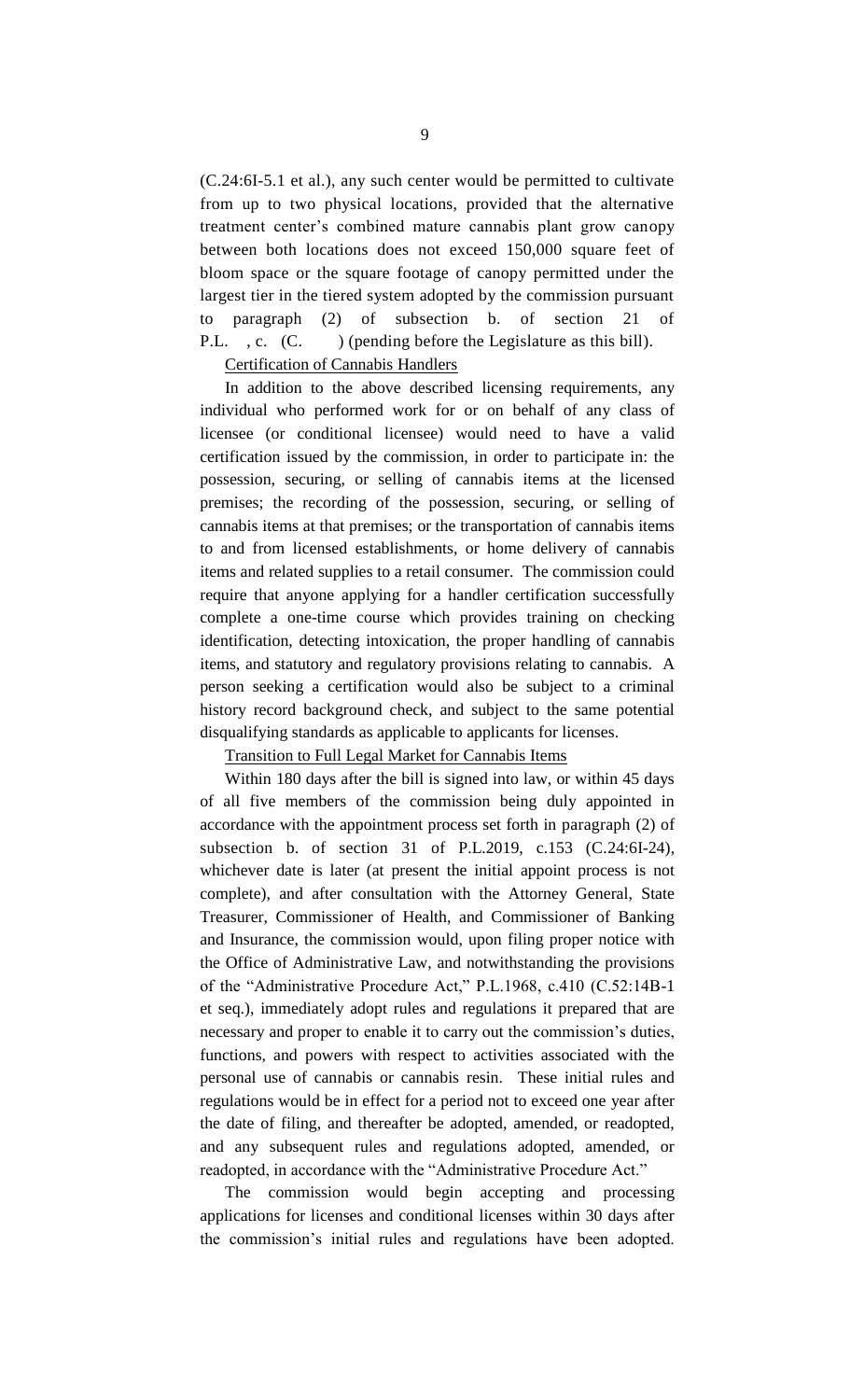Also, at the time of initial adoption, provisions of the bill concerning the lawful operations of licensed cannabis growers, processors, wholesalers, distributors, retailers, and delivery services would become operative to permit those cannabis businesses issued licenses by the commission to commence work in growing, cultivating, processing, packaging, and transporting cannabis and cannabis items for future retail sales, which would not yet be authorized by licensed cannabis retailers.

Also becoming operative at this time would be provisions which would deem the following medical cannabis alternative treatment centers to either concurrently hold a Class 1 Cannabis Grower license, a Class 2 Cannabis Processor license, and a Class 5 Cannabis Retailer license (and any of their satellite dispensaries would also be deemed to hold a Class 5 retailer license), or alternatively to hold only a Class 3 Cannabis Wholesaler license:

- any alternative treatment center that was issued a permit prior to the effective date of the 2019 medical cannabis reform and expansion by P.L.2019, c.153 (C.24:6I-5.1 et al.), or any alternative treatment center that was issued a permit subsequent to that act's effective date pursuant to an application submitted prior to that effective date;

- the one alternative treatment center, out of four, issued a permit pursuant to an application submitted after the effective date of P.L.2019, c.153 (C.24:6I-5.1 et al.) based on a request for applications published in the New Jersey Register prior to that effective date, that is expressly exempt, pursuant to subsection a. of section 11 of P.L.2019, c.153 (C.24:6I-7.1), from statutory provisions prohibiting the holding of concurrent medical cannabis permits, and this alternative treatment center was deemed pursuant to section 7 of P.L.2009, c.307 (C.24:6I-7) to concurrently hold more than one such permit; and

- the one other alternative treatment center, out of three, issued a permit pursuant to an application submitted on or after the effective date of P.L.2019, c.153 (C.24:6I-5.1 et al.), that is expressly exempt, pursuant to subsection a. of section 11 of P.L.2019, c.153 (C.24:6I-7.1), from statutory provisions prohibiting the holding of concurrent medical cannabis permits, and this other alternative treatment center was deemed pursuant to section 7 of P.L.2009, c.307 (C.24:6I-7) to concurrently hold more than one such permit.

However, any such alternative treatment center deemed to have cannabis licenses, directly or through a satellite dispensary, could not engage in any preparatory work to incorporate personal use cannabis items into its operations, and thus simultaneously function as personal use cannabis businesses, until it submitted written approval to the commission to operate as one or more classes of a cannabis business,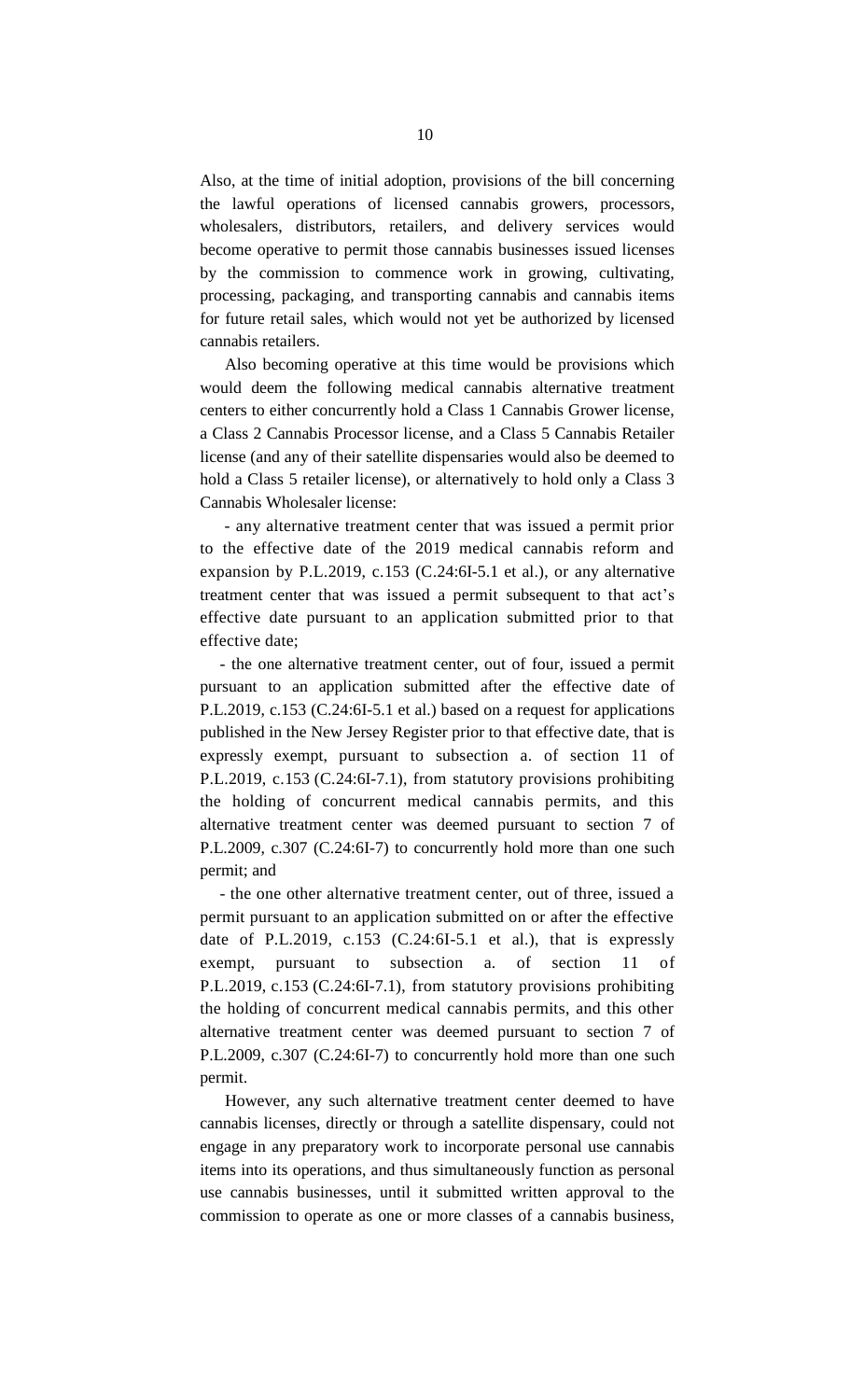received from the municipality in which the business is to be located, and the commission in turn issues an actual license or licenses.

Notwithstanding the date determined by the commission to be the first date on which cannabis retailers issued licenses and conditional licenses begin retail sales of personal use cannabis items, discussed below, an alternate treatment center with a locally approved Class 5 Retailer license could begin to engage in the retail sale of cannabis items on any date after the date that the commission adopts its initial rules and regulations, and could be legally consumed by persons 21 years of age or older, so long as it has certified to the commission, and to the municipality in which it is located and intends to engage in retail sales, that it has sufficient quantities of medical cannabis and medical cannabis products available to meet the reasonably anticipated need of registered qualifying patients.

Prior to and during this transition phase leading up to eventual retail sales of cannabis items, every municipality would have the option to authorize and regulate the times of operation, place, manner, and number of licensed cannabis businesses operating within its jurisdiction, in a manner consistent with the bill's regulation of such businesses. Alternatively, but only during a 180-day period following the bill's enactment, a municipality could enact an ordinance to prohibit such operations by any one or more classes of business, other than business operations by a cannabis delivery service making deliveries to consumers. Only an ordinance to prohibit operations by one or more license classes enacted pursuant to the specific authority to do so by the bill would be valid and enforceable; any ordinance enacted prior to the bill's effective date addressing the issue of prohibition within the jurisdiction of a municipality would be null and void, and that municipality could only prohibit the operation of one or more classes of cannabis business by enactment of a new ordinance in accordance with the bill's provisions.

The failure of a municipality to timely enact an ordinance prohibiting such operations would result in any class of cannabis business that is not prohibited from operating within the local jurisdiction as being permitted to operate therein for a period of five years as follows: the growing, cultivating, processing, and selling and reselling, and transporting of cannabis and cannabis items by a cannabis grower, cannabis processor, cannabis wholesaler, or cannabis distributor would be permitted uses in all industrial zones of the municipality; and the selling of cannabis items to consumers from a retail store by a cannabis retailer would be a conditional use in all commercial zones or retail zones, subject to meeting the conditions set forth in any applicable zoning ordinance or receiving a variance from one or more of those conditions in accordance with the "Municipal Land Use Law," P.L.1975, c.291 (C.40:55D-1 et seq.). At the end of any five-year period following a failure to enact a local ordinance, the municipality could revisit the issue of prohibition, but any ordinance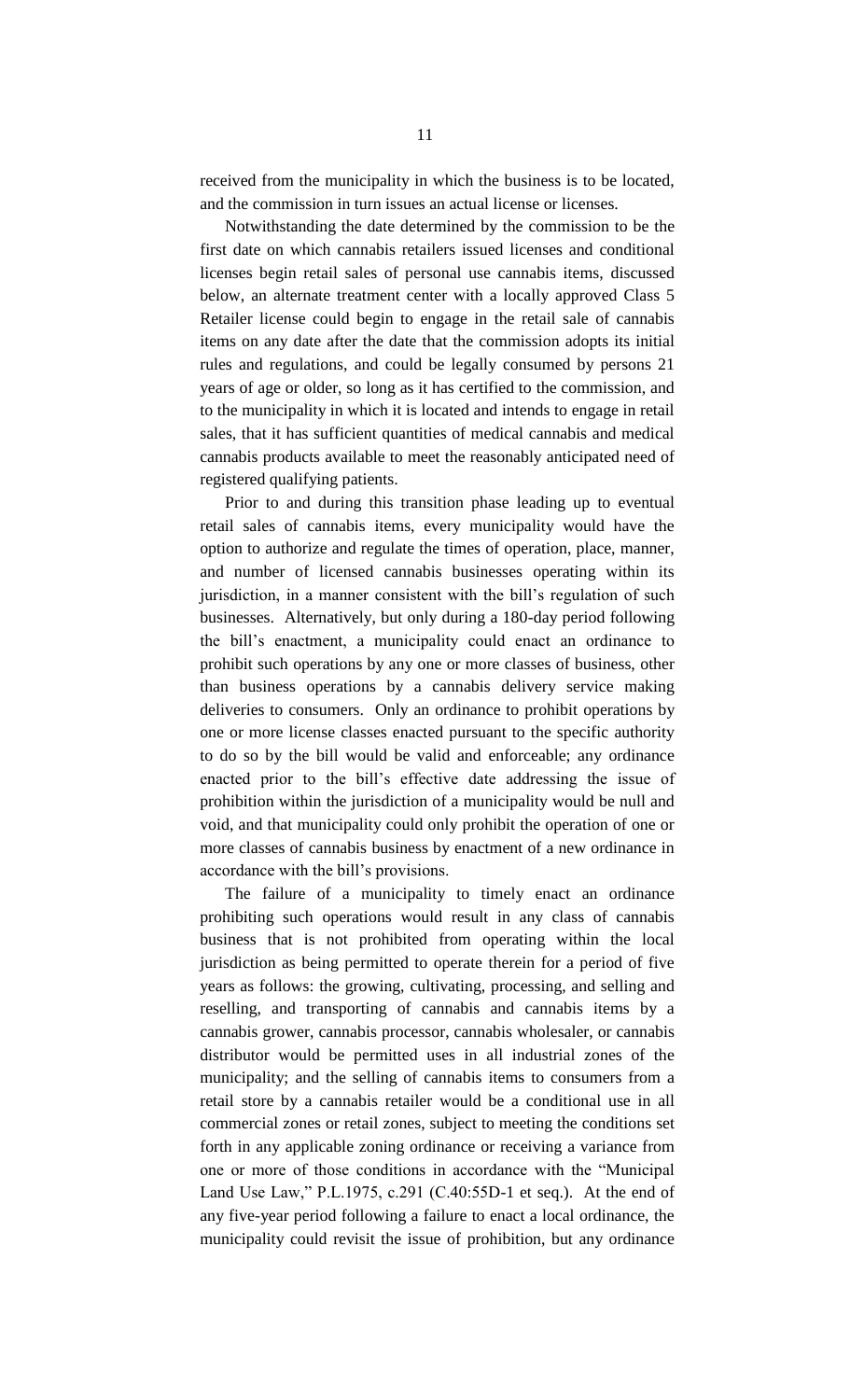would be prospective only and not apply to any cannabis business already operating within the local jurisdiction subject to the ordinance.

If a municipality allowed the operation of cannabis businesses, a copy of each license application submitted to the commission for a business to be located within that local jurisdiction would be provided to the municipality, which in turn would inform the commission whether the application complies with its local regulatory scheme, and the local review could be the basis for a denial of an application if it is not in compliance.

Lastly, during the transition phrase when applications are being processed and licensed cannabis businesses starting operations or medical alternative treatment centers starting preparatory work or actually incorporating personal use cannabis items into their operations, the commission would determine the first date on which cannabis retailers issued licenses and conditional licenses may begin retail sales of personal use cannabis items. This date would be no more than 180 days after the adoption of the commission's initial rules and regulations, and the commission would provide at least 30 days' notice of the date to every licensed cannabis establishment and alternative treatment center deemed to be a licensed cannabis establishment, even if that center was already engaging in retail sales. On that date and thereafter, legal retail sales and consumption of personal use cannabis items sold by licensed cannabis retailers would begin.

Once retail sales by licensed cannabis retailers have begun, there would be a limitation, for a period of 18 months, on the number and classes of licenses any one licensee could hold. During this time, the bill would not permit a licensed grower, processor, wholesaler, distributor, or delivery service to also be a licensed retailer, and vice versa, plus a grower or processor could only concurrently hold two licenses (either another grower or processor license), and a wholesaler would be limited to just the one wholesaler license; these restrictions would not apply to a medical alternative treatment center deemed to concurrently possess one of each type of cannabis license class as described above. Additionally, throughout this 18-month period, the commission would not allow more than 28 cannabis growers to be simultaneously licensed and engaging in personal use cannabis activities, which number would include any alternative treatment centers deemed to be licensed as cannabis growers who are issued licenses by the commission.

Following the 18-month period, a license holder could hold:

- a Class 1 Cannabis Grower license, a Class 2 Cannabis Processor license, and a Class 5 Cannabis Retailer license concurrently, provided that no license holder would be authorized to concurrently hold more than one license of each class, except for an alternative treatment center that was deemed, during the 18-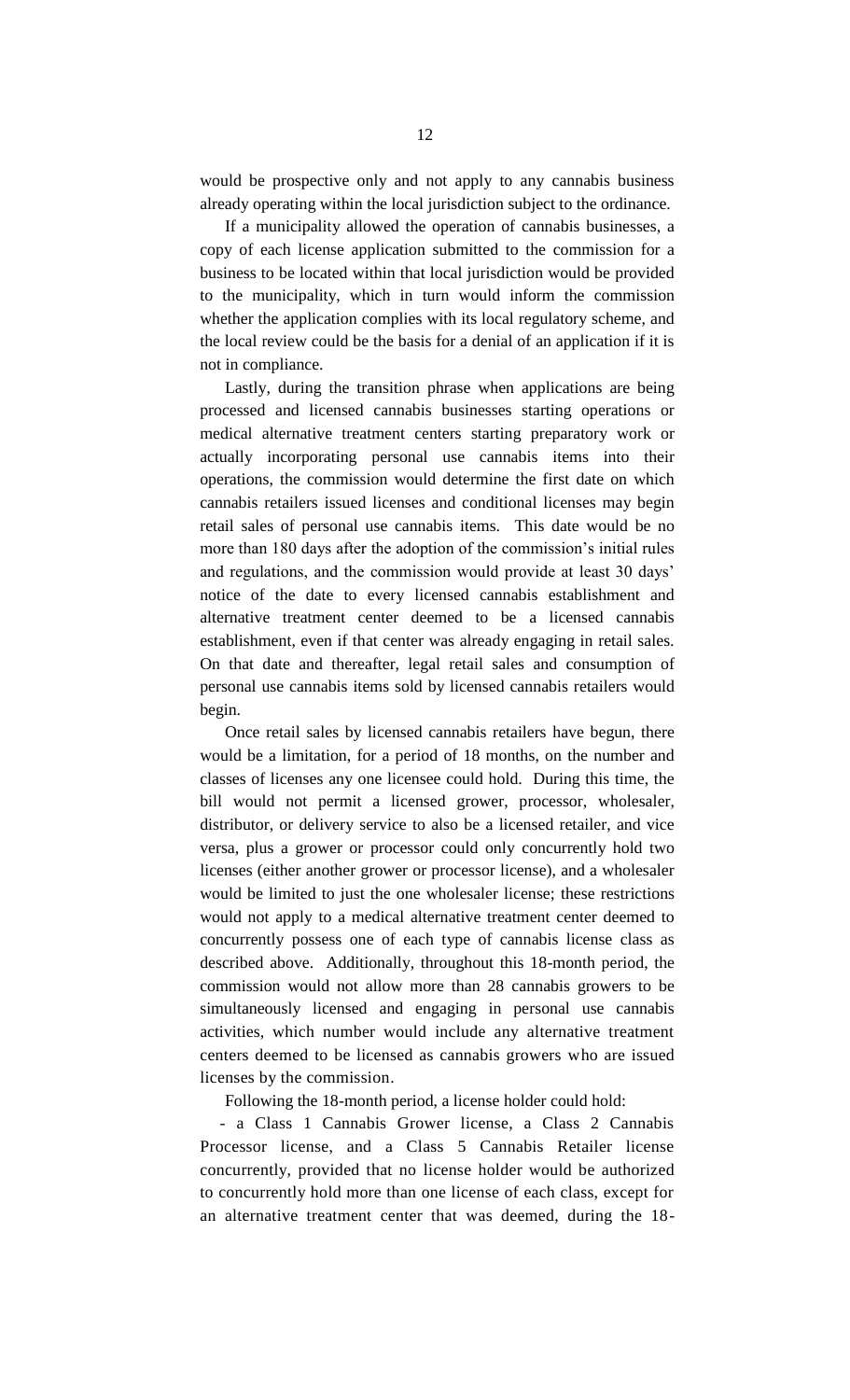month period, to have an additional Class 5 Cannabis Retailer license for each satellite dispensary as described above; or

- a Class 3 Cannabis Wholesaler license; in no case could a holder of a Class 3 Cannabis Wholesaler license concurrently hold a license of any other class of listed above.

Concerning the above described alternative treatment centers deemed from the onset to hold cannabis licenses and actually issued licenses based upon local approval, after a period no greater than one year from the date that retail sales by licensed cannabis retailers have begun, all such centers, in order to continue their operations concerning personal use cannabis, would be required to submit a certification, prior to the date that a cannabis license was set to expire, as to the continued material accuracy of their previously approved medical permit application to either the Department of Health or the commission, and their compliance with the provisions of this bill as required by the commission. The certification would also need to be supported by a new written approval from the municipality in order for the commission to renew a license for continued personal use operations.

#### Cannabis Consumption Areas

A licensed cannabis retailer, medical cannabis dispensary or clinical registrant properly permitted, or an alternative treatment center that has a permit to dispense medical cannabis pursuant to the "Jake Honig Compassionate Use Medical Cannabis Act," may apply to the commission seeking an endorsement to operate a cannabis consumption area at which the on-premises consumption of personal use or medical cannabis could occur. Along with the commission's endorsement, the municipality in which the consumption area would operate would also review the application and have to provide a local endorsement.

An endorsed cannabis retailer could only allow the consumption of personal use cannabis at its consumption area. Any other endorsed party involved in the medical cannabis marketplace could only allow the consumption of medical cannabis at its consumption area, unless it was also deemed during the transition period to the legal cannabis market (see above) to have one or more Class 5 Cannabis Retailer licenses and was actually issued such a license or licenses, or had otherwise been issued such a license by the commission, in which case both personal use and medical cannabis could be consumed.

An on-premises consumption area could either be indoors or outdoors. An indoor consumption area would be a structurally enclosed area within a cannabis retailer, medical cannabis dispensary, clinical registrant facility, or alternative treatment center that is separated by solid walls or windows from the area in which retail sales of cannabis, or retail sales along with the dispensing of medical cannabis occurs, would only be accessible through an interior door after first entering the facility, and, in the case of a personal use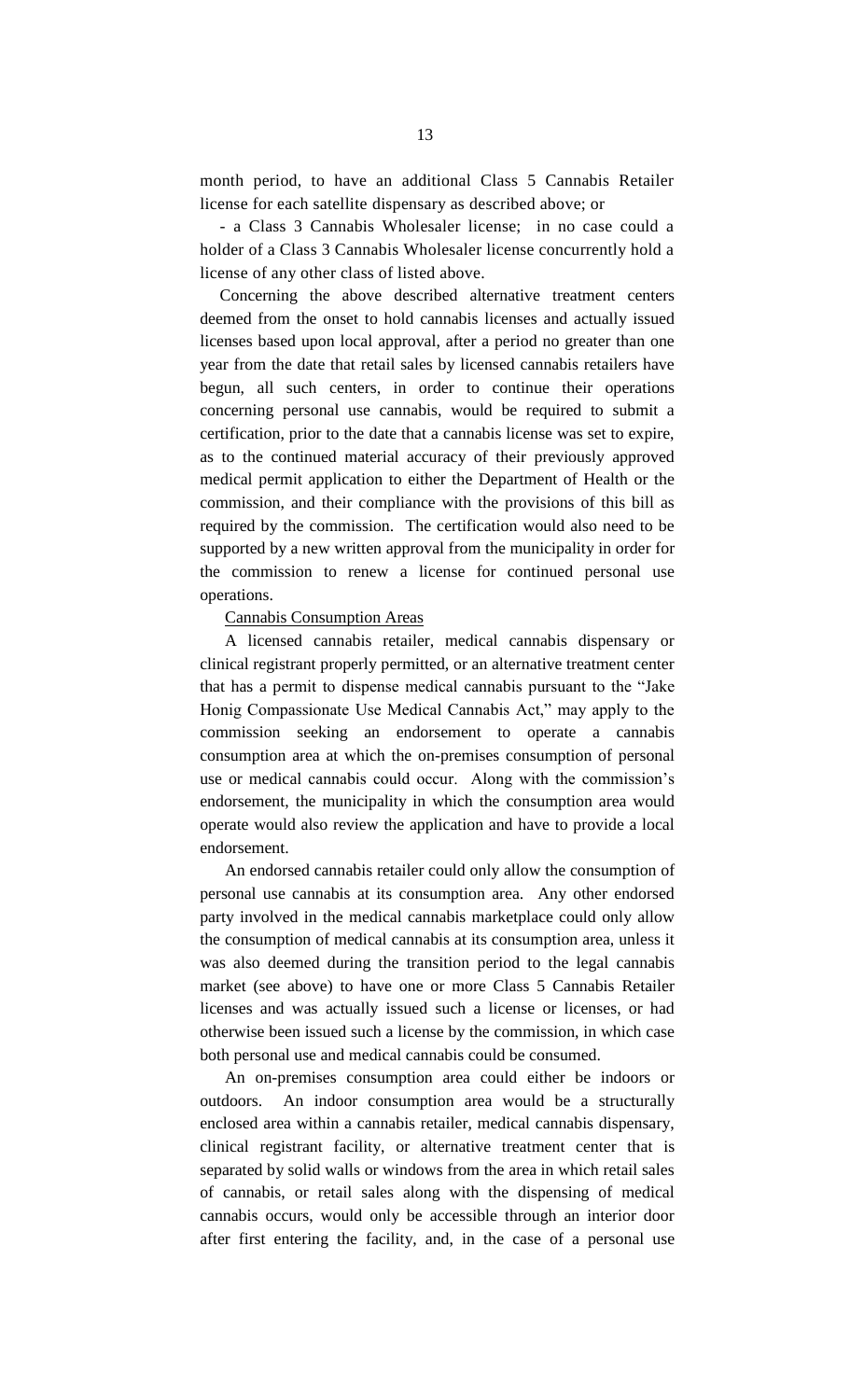consumption area, would need to comply with all ventilation requirements applicable to cigar lounges under the "New Jersey Smoke-Free Air Act," P.L.2005, c.383 (C.26:3D-55 et seq.); the smoking of medical cannabis would not be permitted in an indoor consumption area. An outdoor consumption area would be an exterior structure on the same premises as the cannabis retailer, medical cannabis dispensary, clinical registrant facility, or alternative treatment center, that is either separate from or connected to the facility and that is not required to be completely enclosed, but would need to have enough walls, fences, or other barriers to prevent any view of persons consuming personal use cannabis items or medical cannabis from any sidewalk or other pedestrian or non-motorist right-of-way; and with respect to any consumption by smoking, vaping, or aerosolizing at an outdoor area, the facility would need to ensure that any such activity does not result in migration, seepage, or recirculation of smoke or other exhaled material to any indoor public place or workplace.

Business Treatment of Cannabis Licensees

Concerning the business treatment of any licensee:

A financial institution, as defined by section 2 of P.L.1983, c.466 (C.17:16K-2), would not be permitted to engage in any discriminatory activities with respect to the banking activities of a cannabis business, or the banking activities of a person associated with a cannabis business. Any such activities could result in the suspension or revocation of a financial institution's charter or other available enforcement action by the Commissioner of Banking and Insurance. Additionally,

(1) A cannabis grower would be prohibited from operating or being located on any land that is valued, assessed, or taxed as an agricultural or horticultural use pursuant to the "Farmland Assessment Act of 1964," P.L.1964, c.48 (C.54:4-23.1 et seq.);

(2) A person or entity issued any class of license to operate a cannabis business would not be eligible for a State or local economic incentive during the period of time that the economic incentive is in effect;

(3) The issuance of a license to operate as any class of cannabis business to a person or entity that has been awarded a State or local economic incentive would invalidate the right of the person or entity to benefit from the economic incentive as of the date of issuance of the license;

(4) A property owner, developer, or operator of a project to be used, in whole or in part, as a cannabis business would not be eligible for a State or local economic incentive during the period of time that the economic incentive is in effect; and

(5) The issuance of a license to operate as any class of cannabis business at a location that is the subject of a State or local economic incentive would invalidate the right of a property owner, developer, or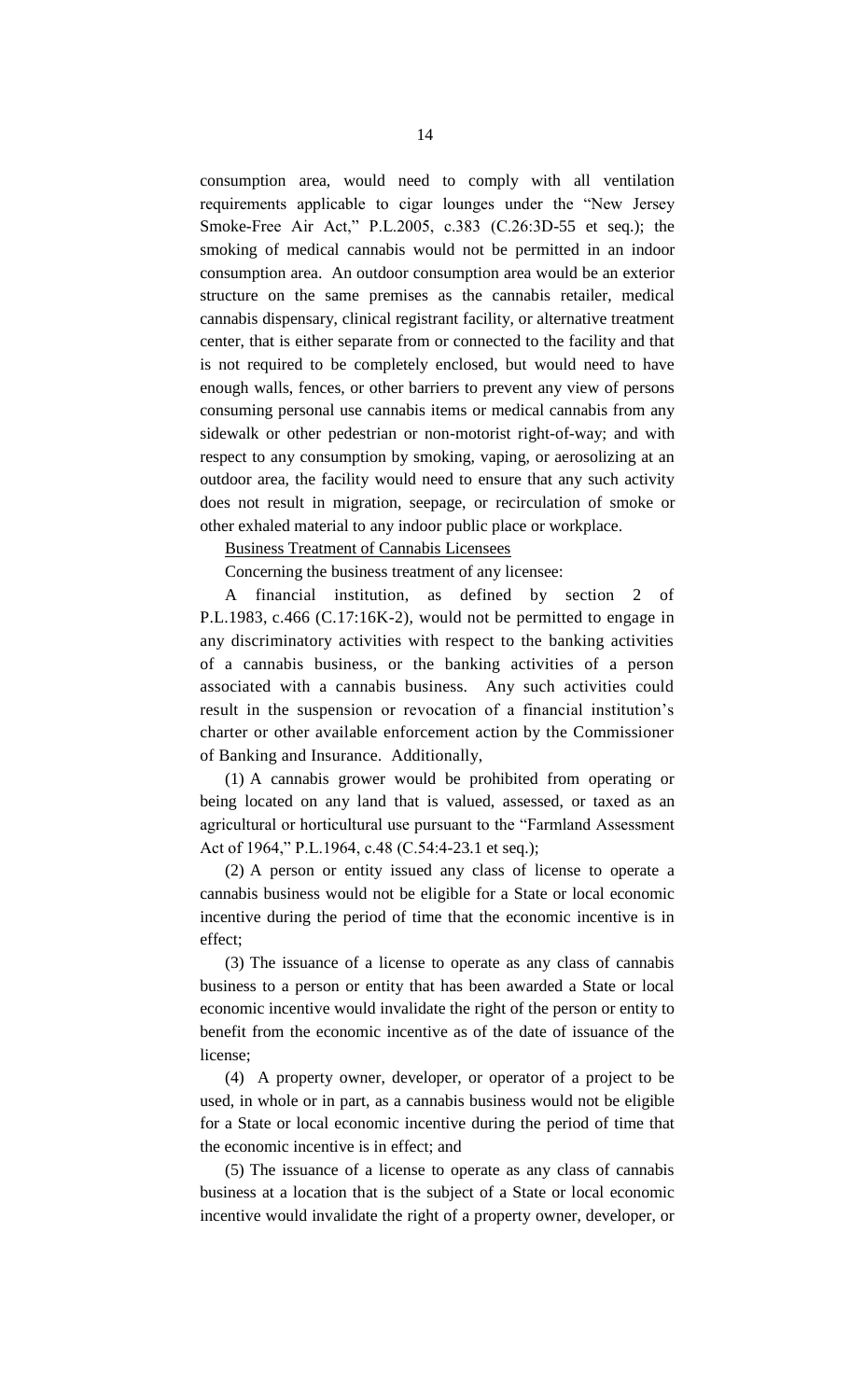operator to benefit from the economic incentive as of the date of issuance of the license.

#### New Jersey Cannabis Regulatory, Enforcement Assistance, and Marketplace Modernization Fund

All license fees and licensee penalties would be deposited into a new fund, referred to as the "Cannabis Regulatory, Enforcement Assistance and Marketplace Modernization Fund." This fund would also receive deposits from the tax revenues collected on medical cannabis transactions pursuant to the "Jake Honig Compassionate Use Medical Cannabis Act," P.L.2009, c.307 (C.24:6I-1 et al.), as well as tax revenues on personal use cannabis retail sales, which tax is mandated by paragraph 13 of Section VII of Article IV of the New Jersey Constitution legalizing and permitting the State's regulation of cannabis. Monies in this fund would be used for several purposes, including: to pay for the operational costs of the commission; and reimburse expenses incurred by any county or municipality for the training costs associated with the attendance and participation of a police officer in a Drug Recognition Expert program for detecting, identifying, and apprehending drug-impaired motor vehicle operators.

#### Optional Municipal-Level Taxation

The bill would also permit any municipality to adopt an ordinance that authorized a local transfer tax. This transfer tax could be imposed on sales that occur within the municipality: between a cannabis business that holds a grower, processor, wholesaler, or retail cannabis license and another such licensed cannabis business; between cannabis retailers and customers; or any combination thereof. This local tax would not be imposed on transfers involving distributors for purposes of the bulk transportation of cannabis items, or delivery services for purposes of delivering cannabis items to consumers. The municipality would have discretion to set the rate or rates of the transfer tax, but a rate could not exceed: two percent of the receipts from each sale by a cannabis grower; two percent of the receipts from each sale by a cannabis processor; one percent of the receipts from each sale by a cannabis wholesaler; and two percent of the receipts from each sale by a cannabis retailer. This tax would be applied in the form of an equivalent user tax on non-sale transactions between cannabis businesses operated by the same license holder. The local transfer tax or user tax would be collected by cannabis businesses and forwarded to the chief financial officer of the municipality for use by that municipality.

#### Legalized and Prohibited Activities Concerning Personal Use Cannabis Items

Once the provisions for the lawful personal use of cannabis items become operative and retail sales of cannabis items have begun, the following acts would not be an offense under the "New Jersey Code of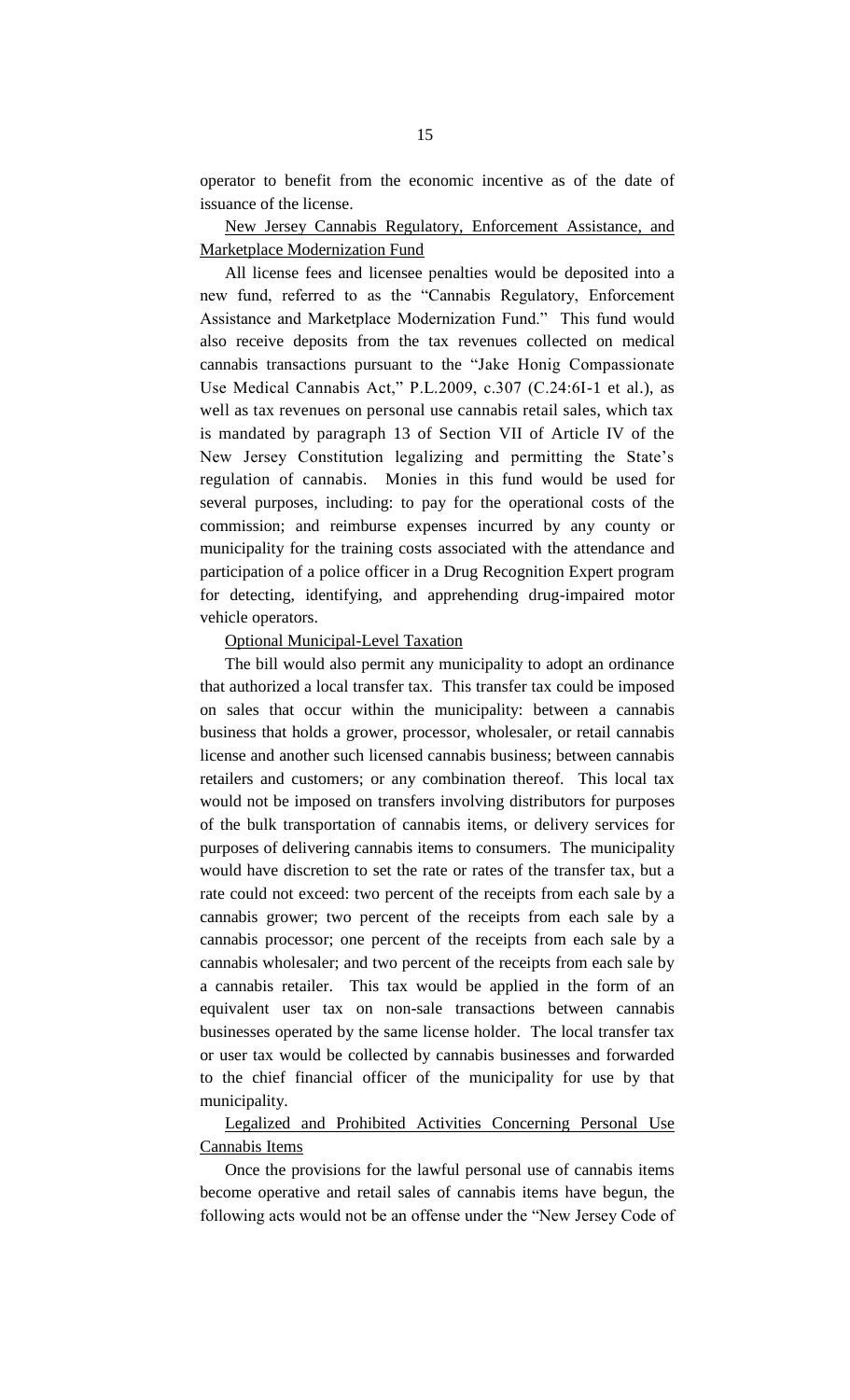Criminal Justice," Title 2C of the New Jersey Statutes, for a person 21 years of age or older:

(1) Possessing, purchasing, or transporting: cannabis paraphernalia; one ounce or less of cannabis; the equivalent of one ounces or less of cannabis infused product in solid, liquid, or concentrate form, based upon an equivalency calculation for different product forms set by the commission in its regulations; or five grams or less of cannabis resin;

(2) Transferring any cannabis item in any amount described above to another person 21 years of age or older, so long as the transfer is for non-promotional, non-business purposes; and

(3) Taking delivery of or consuming any lawfully acquired cannabis item, provided that nothing in the bill is intended to permit a person to smoke, vape, aerosolize a cannabis item in a public place, other than a designated consumption area as detailed above.

A person possessing, purchasing, transporting, or transferring to another at any one time any cannabis or resin in an amount greater than as permitted, or an infused product in solid, liquid, or concentrate form with more than the equivalency permitted would generally be considered a violation of the "Comprehensive Drug Reform Act of 1987," P.L.1987, c.106 (N.J.S.2C:35-1 et al.), and would subject the person to a civil penalty or prosecution as if the person possessed, purchased, transported, or transferred illegal marijuana or hashish in violation of that act.

With respect to consumption, the smoking, vaping, or aerosolizing of a cannabis item would be prohibited in any place pursuant to law that prohibits the smoking of tobacco, including the "New Jersey Smoke-Free Air Act," P.L.2005, c.383 (C.26:3D-55 et seq.), as well as any "indoor public place" as defined in that act (even if such a place is otherwise permitted to allow the smoking of tobacco), except that smoking, vaping, or aerosolizing would be permitted in a designated consumption area or in up to 20 percent of the guest rooms of a hotel, motel, or other lodging establishment as permitted by the person or entity that owns or controls that establishment. The smoking, vaping, or aerosolizing of cannabis items could also be prohibited in private multifamily housing, as decided by the person or entity that owns or controls the housing, and prohibited in the units of a condominium, if approved by its association and a majority of all of the unit owners. Any fines or civil penalties that could be assessed for the smoking of tobacco where prohibited under the "New Jersey Smoke-Free Air Act" would be applicable to the smoking, vaping, or aerosolizing of cannabis where prohibited under this bill, other than smoking, vaping, or aerosolizing on elementary or secondary school property, which would be classified as a disorderly persons offense (punishable by imprisonment for up to six months, a fine of up to \$1,000, or both).

As to consumption other than by smoking, vaping, or aerosolizing: a person or entity that owns or controls a property, except for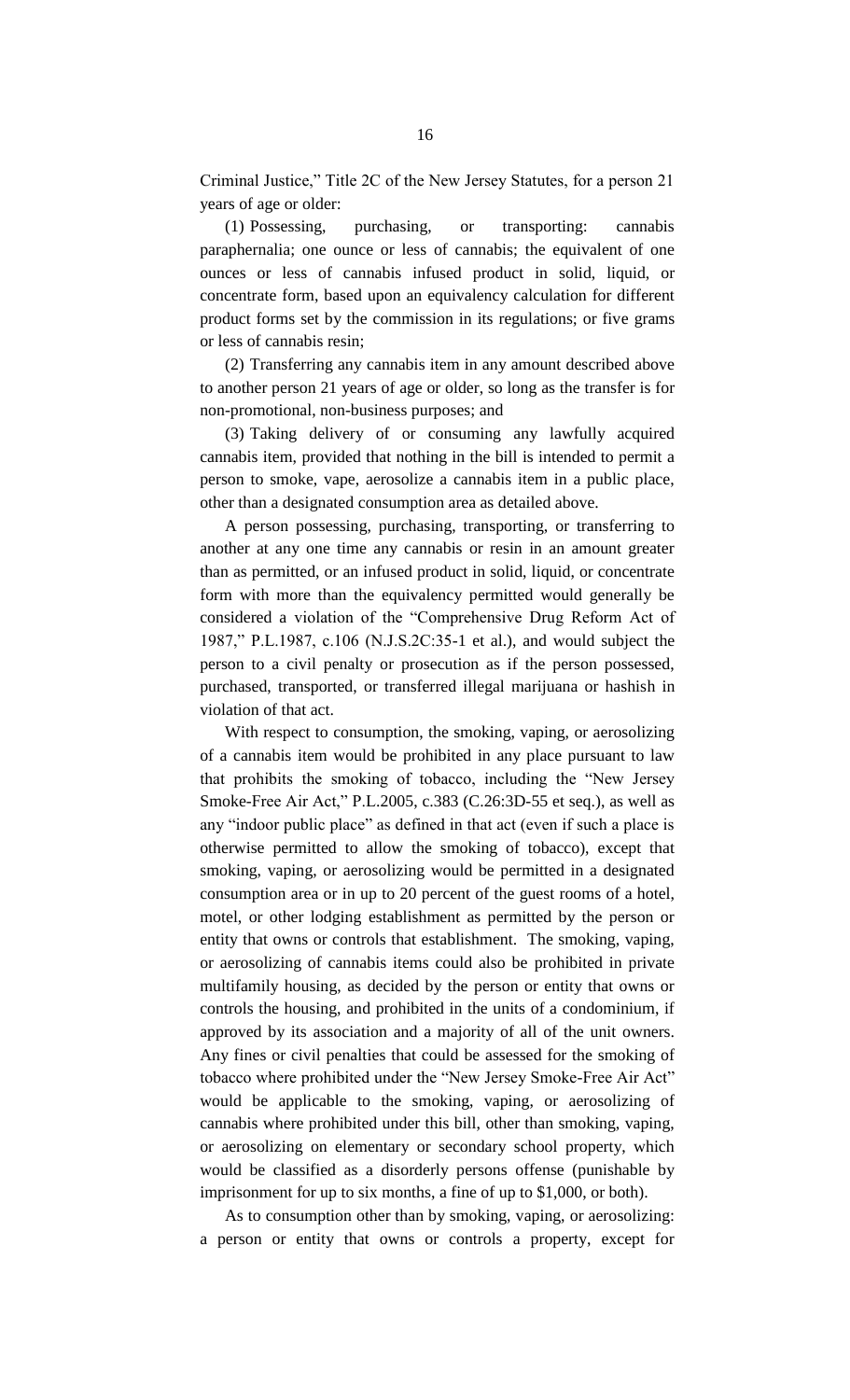multifamily housing, a unit of a condominium, or a site in a mobile home park on which a manufactured home is located, could prohibit or otherwise regulate consumption on or in that property; and a municipality would be empowered to enact an ordinance making it unlawful for any person 21 years of age or older to consume any cannabis item in a public place, other than school property (which would be punishable as a disorderly persons offense), and the ordinance could provide for a civil penalty of up to \$200 per violation. The bill would also prohibit consumption in any area of any building of, on the grounds of, or in any facility owned, leased, or controlled by, any public or private institution of higher education or a related entity thereof, regardless of whether the area or facility is an indoor place or outdoors, and the penalty provisions of the "New Jersey Smoke-Free Air Act" would be applicable for a violation.

Mere possession of a cannabis item (in addition to consuming such item) on elementary or secondary school property by a person of legal age to purchase such item would be a disorderly persons offense, as is the case currently with respect to the unauthorized possession of alcohol on such property (punishable by imprisonment for up to six months, a fine of up to \$1,000, or both). Additionally, similar to the statutory law's treatment of the possession of an "open container" of alcohol, or consumption of alcohol, while operating a motor vehicle, the bill would amend relevant laws in Title 39 of the Revised Statutes to make it a motor vehicle offense for the motor vehicle operator to possess an "open container" or "open package" of a cannabis item. A first offense would be subject to a fine of \$200, and a subsequent offense would be subject to a fine of \$250 or alternatively imposition of a period of community service, the same penalties applied to violations involving an alcoholic beverage. Passengers in motor vehicles would be permitted to possess and consume cannabis items, other than such items intended for smoking, vaping, or aerosolizing.

Regarding the possession or consumption of a cannabis item by a person under the legal age to purchase cannabis, the bill expands the current laws addressing underage possession or consumption of alcoholic beverages to include cannabis items:

-for possession, in a public place, of an amount that may be lawfully possessed by a person of legal age to purchase cannabis items, a first offense would be a petty disorderly persons offense, subject to a fine of not less than \$250;

-for possession, on private property, of an amount that may be lawfully possessed by a person of legal age to purchase cannabis items, a first offense would be a civil penalty of \$100, and a second offense would be a civil penalty of \$200; a third or subsequent offense would be a municipal fine of \$350, which is the same as a subsequent offense for possession of an alcoholic beverage on private property; for possession, on private property, of an amount of cannabis items that exceeds what may be lawfully possessed, or consumption on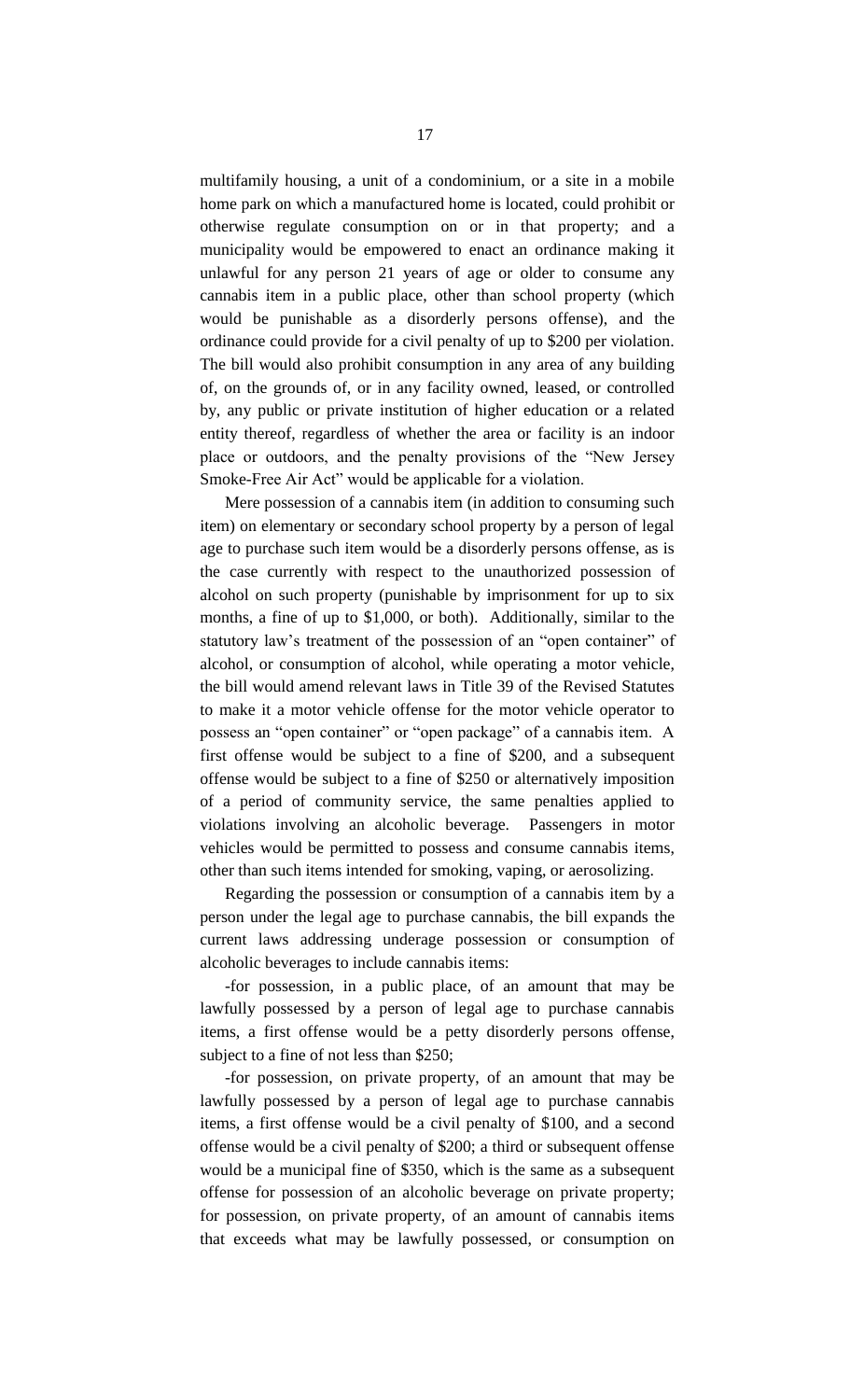private property, a first offense would be a municipal fine of \$250, and a second or subsequent offense would be a municipal fine of \$350 (the same penalties as applicable to possession or consumption of an alcoholic beverage).

Finally, it would also be unlawful, generally punishable as a \$50 civil penalty, for an underage person to present a false identification in order to enter a cannabis establishment or obtain cannabis items; this would differ than using a false identification with respect to alcoholic beverages, which is expressly noted in State law as not constituting an offense and therefore carries with it no statutory punishment.

De-scheduling Marijuana as a Schedule I Controlled Dangerous Substance

On and after the effective date of the bill, marijuana would no longer be included as a Schedule I controlled dangerous substance, which are substances considered to have a high potential for abuse and no accepted medical use, as described in the "New Jersey Controlled Dangerous Substances Act," P.L.1970, c.226 (C.24:21-1 et al.). The bill also expressly states that marijuana may not be designated or rescheduled and included in any other schedule by the Director of the Division of Consumer Affairs in the Department of Law and Public Safety pursuant to the director's designation and rescheduling authority set forth in section 3 of P.L.1970, c.226 (C.24:21-3).

Sentencing Relief for Certain Marijuana and Hashish Offenses

As part of a court sentence or adjudication of delinquency imposed after the bill's effective date, a person would not be subject to a forfeiture or postponement of the person's driving privileges based on a conviction or finding of delinquency for any of the following offenses:

- unlawful distribution of, or possessing or having under control with intent to distribute, less than five pounds of marijuana, or less than one pound of hashish, in violation of paragraph (11) or (12) of subsection b. of N.J.S.2C:35-5, or a violation of either of those paragraphs and a violation of subsection a. of section 1 of P.L.1987, c.101 (C.2C:35-7) or subsection a. of section 1 of P.L.1997, c.327 (C.2C:35-7.1), for distributing, or possessing or having under control with intent to distribute, on or within 1,000 feet of any school property, or on or within 500 feet of the real property comprising a public housing facility, public park, or public building;

- obtaining, possessing, using, being under the influence of, or failing to make lawful disposition of any amount of marijuana or hashish in violation of paragraph (3) or (4) of subsection a., subsection b., or subsection c. of N.J.S.2C:35-10; or

- a violation involving any of the aforementioned offenses and using or possessing with intent to use drug paraphernalia with that marijuana or hashish in violation of N.J.S.2C:36-2.